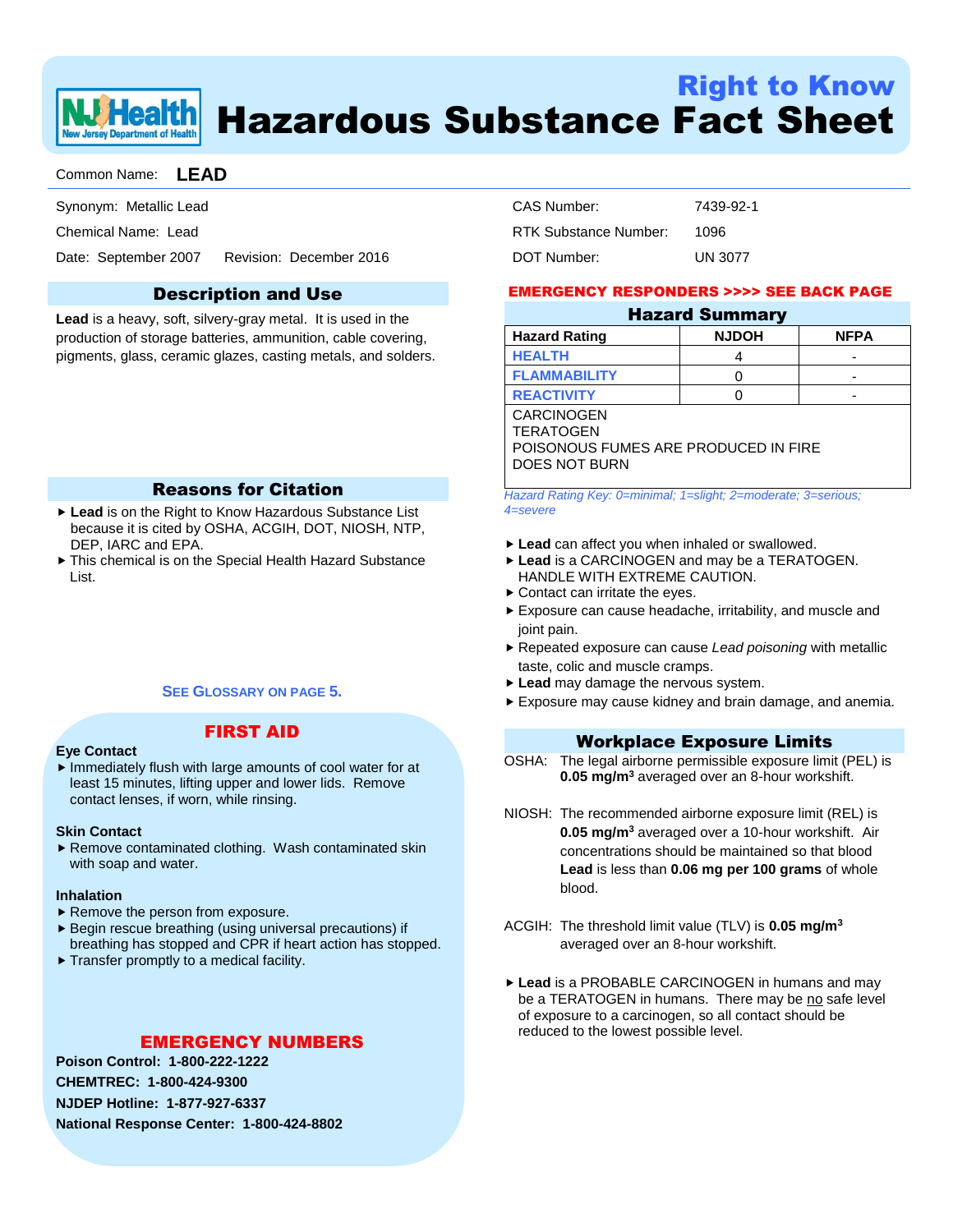# Determining Your Exposure

- Read the product manufacturer's Material Safety Data Sheet (MSDS) and the label to determine product ingredients and important safety and health information about the product mixture.
- For each individual hazardous ingredient, read the New Jersey Department of Health Hazardous Substance Fact Sheet, available on the RTK Program website (http://nj.gov/health/workplacehealthandsafety/right-toknow/) or in your facility's RTK Central File or Hazard Communication Standard file.
- ▶ You have a right to this information under the New Jersey Worker and Community Right to Know Act, the Public Employees Occupational Safety and Health (PEOSH) Act if you are a public worker in New Jersey, and under the federal Occupational Safety and Health Act (OSHA) if you are a private worker.
- ▶ The New Jersey Right to Know Act and the PEOSH Hazard Communication Standard (N.J.A.C. 12:100-7) requires most employers to label chemicals in the workplace and requires public employers to provide their employees with information concerning chemical hazards and controls. The federal OSHA Hazard Communication Standard (29 CFR 1910.1200) requires private employers to provide similar information and training to their employees.

This Fact Sheet is a summary of available information regarding the health hazards that may result from exposure. Duration of exposure, concentration of the substance and other factors will affect your susceptibility to any of the potential effects described below.

# Health Hazard Information

#### **Acute Health Effects**

The following acute (short-term) health effects may occur immediately or shortly after exposure to **Lead**:

- ▶ Contact can irritate the eyes.
- **Lead** can cause headache, irritability, reduced memory, disturbed sleep, and mood and personality changes.
- Exposure can cause upset stomach, poor appetite, weakness and fatigue.

#### **Chronic Health Effects**

The following chronic (long-term) health effects can occur at some time after exposure to **Lead** and can last for months or years:

#### *Cancer Hazard*

- **Lead** is a PROBABLE CARCINOGEN in humans. There is some evidence that **Lead** and *Lead compounds* cause lung, stomach, brain and kidney cancers in humans and they have been shown to cause kidney cancer in animals.
- Many scientists believe there is no safe level of exposure to a carcinogen.

#### *Reproductive Hazard*

- **Lead** may be a TERATOGEN in humans since it is a teratogen in animals.
- ► It may decrease fertility in males and females, and damage the developing fetus and the testes (male reproductive glands).

#### *Other Effects*

- Repeated exposure to **Lead** can cause *Lead poisoning*. Symptoms include metallic taste, poor appetite, weight loss, colic, nausea, vomiting, and muscle cramps.
- Higher levels can cause muscle and joint pain, and weakness.
- High or repeated exposure may damage the nerves causing weakness, "pins and needles," and poor coordination in the arms and legs.
- **Lead** exposure increases the risk of high blood pressure.
- **Lead** may cause kidney and brain damage, and damage to the blood cells causing anemia.
- Repeated exposure causes **Lead** to accumulate in the body. It can take years for the body to get rid of excess **Lead**.

# Medical

#### **Medical Testing**

Before first exposure, and every six (6) months thereafter, OSHA requires your employer to provide (for persons exposed to **30 micrograms** or more of *Lead* **per cubic meter** of air for 30 days or more per year):

- Blood *Lead* test
- ZPP (a special test for the effects of *Lead* on blood cells)

For employees with blood *Lead* levels above **40 micrograms per 100 grams** of whole blood (**40 micrograms per deciliter**), OSHA requires blood *Lead* level monitoring every two months until two consecutive blood *Lead* levels are below **40 micrograms per 100 grams** of whole blood. These employees must undergo a medical evaluation, which should include:

- ▶ Complete work and medical history
- Thorough physical examination, including examination of the central nervous system
- Blood *Lead* test
- $\triangleright$  ZPP
- Hemoglobin, hematocrit with complete blood count
- Urinalysis with microscopic examination
- Any other tests determined necessary by the examining physician

This evaluation should be performed at least annually.

OSHA requires your employer to provide you and your doctor with a copy of the OSHA Lead Standards (29 CFR 1910.1025 and 1926.62).

Any evaluation should include a careful history of past and present symptoms with an exam. Medical tests that look for damage already done are not a substitute for controlling exposure.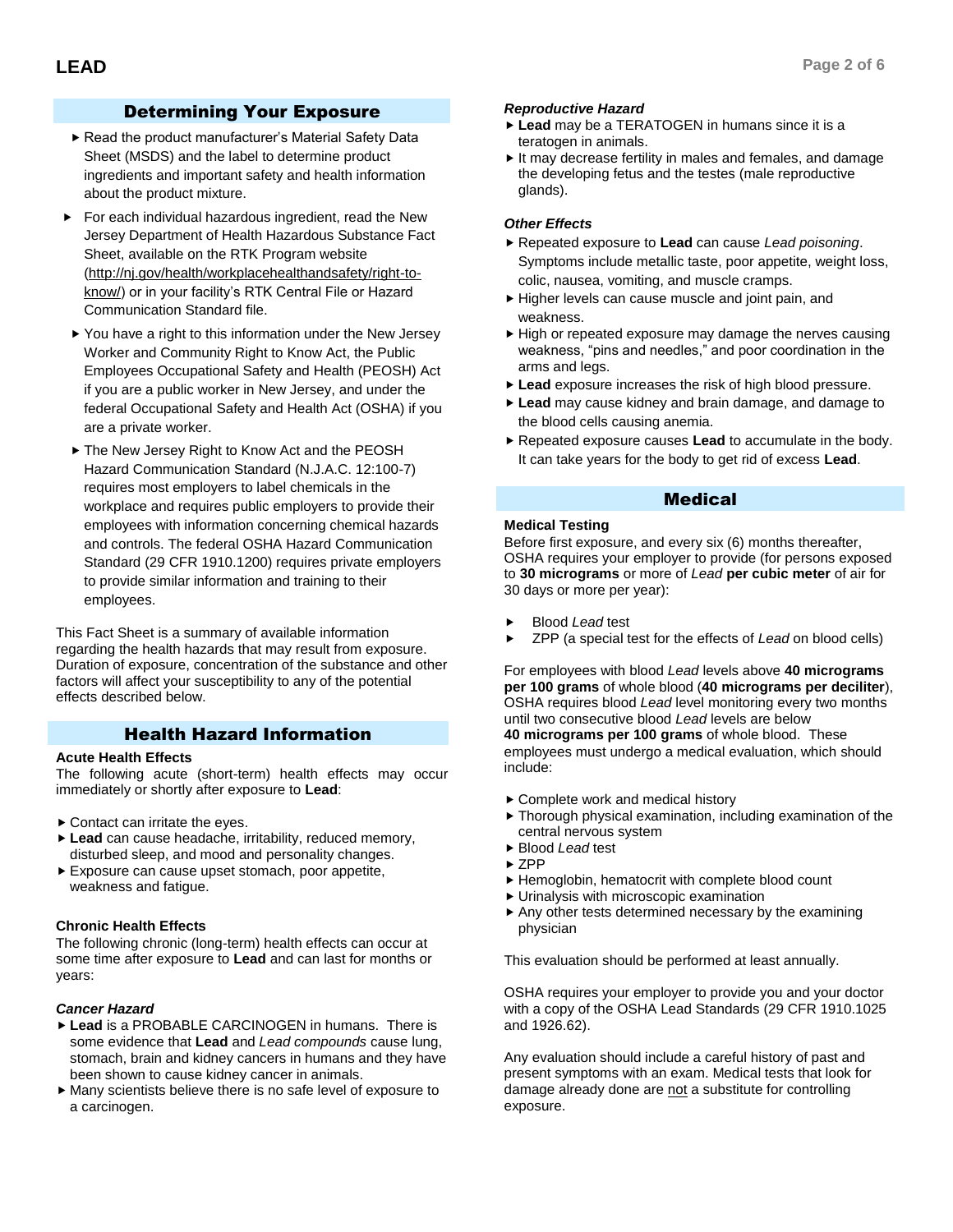Request copies of your medical testing. You have a legal right to this information under the OSHA Access to Employee Exposure and Medical Records Standard (29 CFR 1910.1020).

#### **Mixed Exposures**

Body exposures to *Lead* from hobbies using *Lead* solder or pigments, target practice, and drinking moonshine made in *Leaded* containers will increase *Lead* levels. Repeated breathing or handling of *Leaded* gasoline may also add to body *Lead* levels.

# Workplace Controls and Practices

Very toxic chemicals, or those that are reproductive hazards or sensitizers, require expert advice on control measures if a less toxic chemical cannot be substituted. Control measures include: (1) enclosing chemical processes for severely irritating and corrosive chemicals, (2) using local exhaust ventilation for chemicals that may be harmful with a single exposure, and (3) using general ventilation to control exposures to skin and eye irritants. For further information on workplace controls, consult the NIOSH document on Control Banding a[t www.cdc.gov/niosh/topics/ctrlbanding/.](http://www.cdc.gov/niosh/topics/ctrlbanding/)

The following work practices are also recommended:

- ▶ Label process containers.
- ▶ Provide employees with hazard information and training.
- Monitor airborne chemical concentrations.
- Use engineering controls if concentrations exceed recommended exposure levels.
- Provide eye wash fountains and emergency showers.
- Wash or shower if skin comes in contact with a hazardous material.
- Always wash at the end of the workshift.
- ▶ Change into clean clothing if clothing becomes contaminated.
- ▶ Do not take contaminated clothing home.
- ▶ Get special training to wash contaminated clothing.
- Do not eat, smoke, or drink in areas where chemicals are being handled, processed or stored.
- Wash hands carefully before eating, smoking, drinking, applying cosmetics or using the toilet.

In addition, the following may be useful or required:

- ▶ Specific engineering controls are required for this chemical by OSHA. Refer to the OSHA **Lead** Standards (29 CFR 1910.1025 and 1926.62).
- Use a vacuum or a wet method to reduce dust during cleanup. DO NOT DRY SWEEP.
- Use a high efficiency particulate air (HEPA) filter when vacuuming. Do not use a standard shop vacuum.

# Personal Protective Equipment

The OSHA Personal Protective Equipment Standard (29 CFR 1910.132) requires employers to determine the appropriate personal protective equipment for each hazard and to train employees on how and when to use protective equipment.

The following recommendations are only guidelines and may not apply to every situation.

#### **Gloves and Clothing**

- Avoid skin contact with **Lead**. Wear personal protective equipment made from material which can not be permeated and/or degraded by this substance. Safety equipment suppliers/manufacturers can provide recommendations on the most protective glove/clothing material for your operation.
- Safety equipment manufacturers recommend *Nitrile*, *Latex*, or *Rubber* for gloves and DuPont *Tyvek*® as protective material for clothing.
- All protective clothing (suits, gloves, footwear, headgear) should be clean, available each day, and put on before work.

#### **Eye Protection**

- Wear non-vented, impact resistant goggles when working with fumes, gases, or vapors.
- ▶ For impact hazards (such as flying fragments, chips or particles), wear safety glasses with side shields or safety goggles.
- Wear a face shield along with goggles when working with corrosive, highly irritating or toxic substances.

### **Respiratory Protection**

*Improper use of respirators is dangerous.* Respirators should only be used if the employer has a written program that takes into account workplace conditions, requirements for worker training, respirator fit testing, and medical exams, as described in the OSHA Respiratory Protection Standard (29 CFR 1910.134).

- Where the potential exists for exposure not higher than **0.5 mg/m<sup>3</sup>** , use a half-mask air purifying respirator equipped with high efficiency filters.
- Where the potential exists for exposure not higher than **2.5 mg/m<sup>3</sup>** , use a full facepiece, air purifying respirator with high efficiency filters.
- Where the potential exists for exposure not higher than **50 mg/m<sup>3</sup>** , use any powered-air purifying respirator with high efficiency filters or a half-mask supplied-air respirator operated in a positive pressure mode.
- Leave the area immediately if (1) while wearing a filter or cartridge respirator you can smell, taste, or otherwise detect **Lead**, (2) while wearing particulate filters abnormal resistance to breathing is experienced, or (3) eye irritation occurs while wearing a full facepiece respirator. Check to make sure the respirator-to-face seal is still good. If it is, replace the filter or cartridge. If the seal is no longer good, you may need a new respirator.
- Be sure to consider all potential sources of exposure in your workplace. You may need a combination of filters, prefilters or cartridges to protect against different forms of a chemical (such as vapor and mist) or against a mixture of chemicals.
- Where the potential exists for exposure not higher than **100 mg/m<sup>3</sup>** , use supplied-air respirators with full facepiece, hood, helmet or suit, operated in a positive pressure mode.
- ► Exposure to 100 mg/m<sup>3</sup> is immediately dangerous to life and health. If the possibility of exposure above **100 mg/m<sup>3</sup>** (as *Lead*) exists, use a NIOSH approved self-contained breathing apparatus with a full facepiece operated in a pressure-demand or other positive-pressure mode equipped with an emergency escape air cylinder.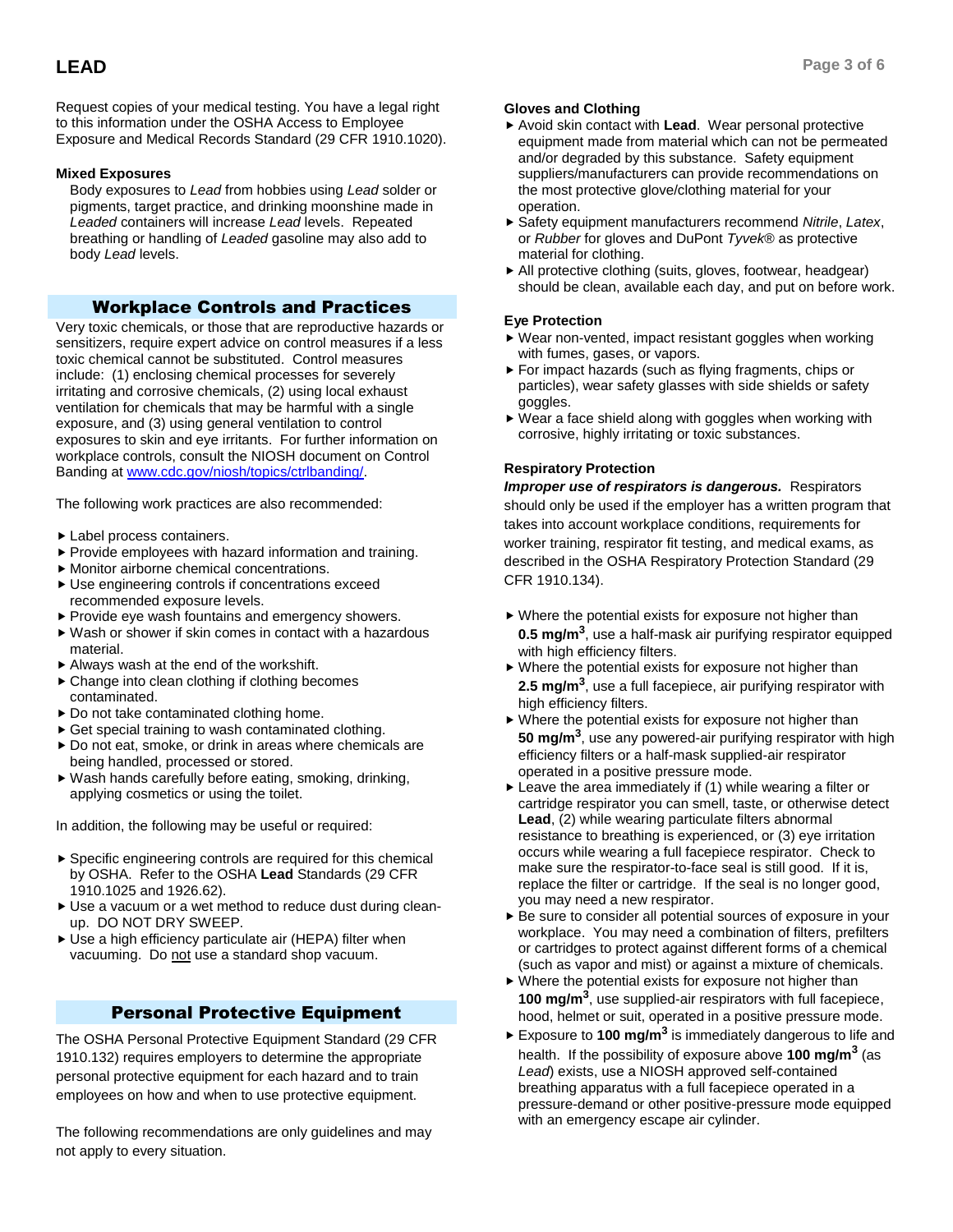# Fire Hazards

If employees are expected to fight fires, they must be trained and equipped as stated in the OSHA Fire Brigades Standard (29 CFR 1910.156).

- Extinguish fire using an agent suitable for type of surrounding fire. **Lead** itself does not burn.
- ▶ POISONOUS FUMES ARE PRODUCED IN FIRE, including *Lead Oxides*.
- Use water spray to keep fire-exposed containers cool.

# Spills and Emergencies

If employees are required to clean-up spills, they must be properly trained and equipped. The OSHA Hazardous Waste Operations and Emergency Response Standard (29 CFR 1910.120) may apply.

If **Lead** is spilled, take the following steps:

- Evacuate personnel and secure and control entrance to the area.
- Eliminate all ignition sources.
- Collect spilled material using a HEPA-filter vacuum and deposit into sealed containers.
- Ventilate and wash area after clean-up is complete.
- ▶ DO NOT wash into sewer.
- It may be necessary to contain and dispose of **Lead** as a HAZARDOUS WASTE. Contact your state Department of Environmental Protection (DEP) or your regional office of the federal Environmental Protection Agency (EPA) for specific recommendations.

# Handling and Storage

Prior to working with **Lead** you should be trained on its proper handling and storage.

- A regulated, marked area should be established where **Lead** is handled, used, or stored.
- **Lead** reacts violently with HYDROGEN PEROXIDE; AMMONIUM NITRATE; ZIRCONIUM; SODIUM AZIDE; SODIUM ACETYLIDE; and CHLORINE TRIFLUORIDE.
- **Lead** is not compatible with OXIDIZING AGENTS (such as PERCHLORATES, PEROXIDES, PERMANGANATES, CHLORATES, NITRATES, CHLORINE, BROMINE and FLUORINE) and STRONG ACIDS (such as HYDROCHLORIC, SULFURIC and NITRIC).
- Store in tightly closed containers in a cool, well-ventilated area.

# Occupational Health Services Resources

The New Jersey Department of Health, Occupational Health Service, offers multiple services in occupational health. These services include providing informational resources, educational materials, public presentations, and industrial hygiene and medical investigations and evaluations.

## **For more information, please contact:**

New Jersey Department of Health Right to Know Program PO Box 368 Trenton, NJ 08625-0368 Phone: 609-984-2202 Fax: 609-984-7407 E-mail: rtk@doh.nj.gov Web address: http://nj.gov/health/workplacehealthandsafety/right-toknow/

*The Right to Know Hazardous Substance Fact Sheets are not intended to be copied and sold for commercial purposes.*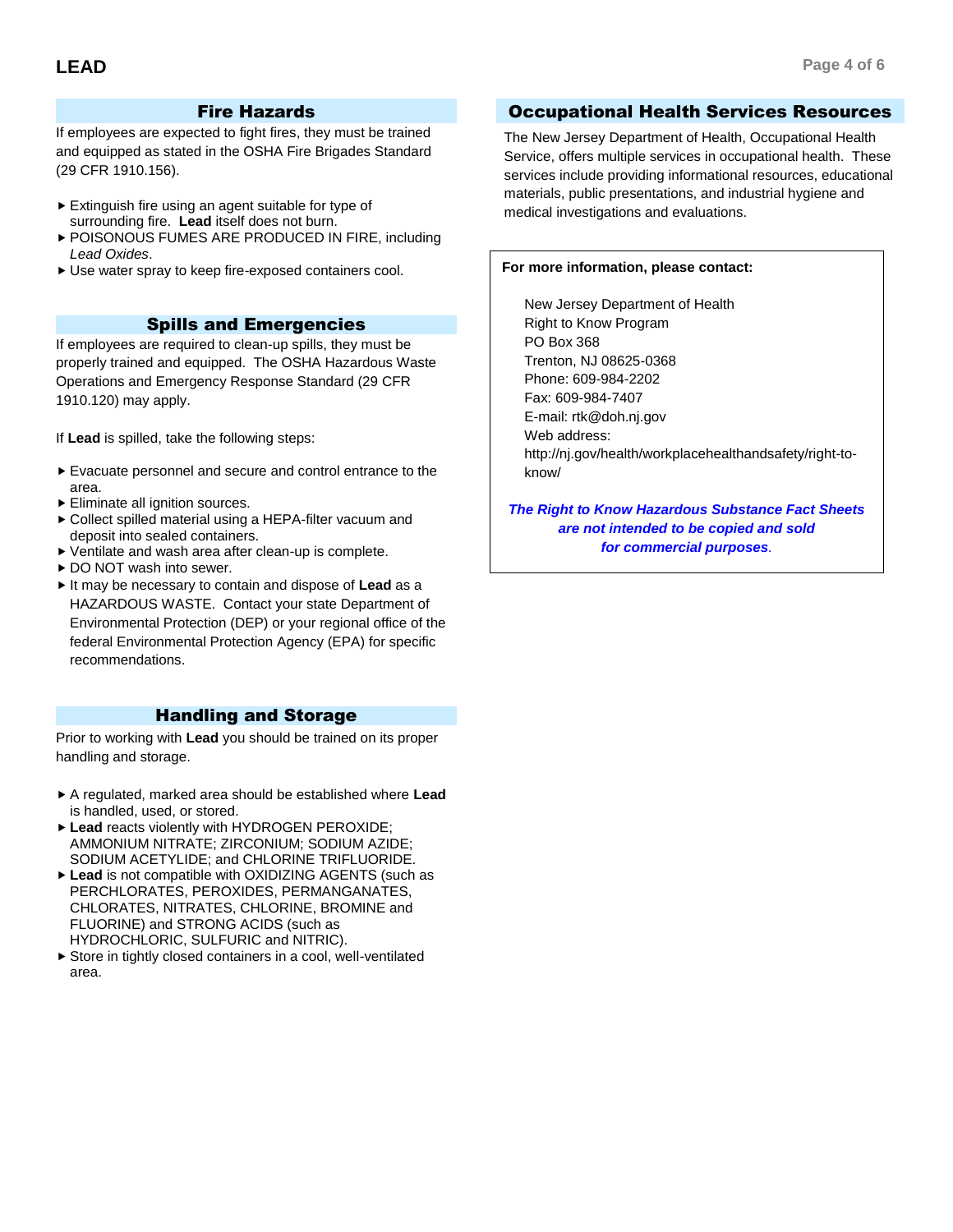#### **GLOSSARY**

**ACGIH** is the American Conference of Governmental Industrial Hygienists. They publish guidelines called Threshold Limit Values (TLVs) for exposure to workplace chemicals.

**Boiling point** is the temperature at which a substance can change its physical state from a liquid to a gas.

A **carcinogen** is a substance that causes cancer.

The **CAS number** is unique, identifying number, assigned by the Chemical Abstracts Service, to a specific chemical.

**CFR** is the Code of Federal Regulations, which are the regulations of the United States government.

A **combustible** substance is a solid, liquid or gas that will burn.

A **corrosive** substance is a gas, liquid or solid that causes destruction of human skin or severe corrosion of containers.

**DEP** is the New Jersey Department of Environmental Protection.

**DOT** is the Department of Transportation, the federal agency that regulates the transportation of chemicals.

**EPA** is the Environmental Protection Agency, the federal agency responsible for regulating environmental hazards.

A **fetus** is an unborn human or animal.

A **flammable** substance is a solid, liquid, vapor or gas that will ignite easily and burn rapidly.

The **flash point** is the temperature at which a liquid or solid gives off vapor that can form a flammable mixture with air.

**IARC** is the International Agency for Research on Cancer, a scientific group.

**Ionization Potential** is the amount of energy needed to remove an electron from an atom or molecule. It is measured in electron volts.

**IRIS** is the Integrated Risk Information System database by federal EPA. The database contains information on human health effects that may result from exposure to various chemicals in the environment.

**LEL** or **Lower Explosive Limit**, is the lowest concentration of a combustible substance (gas or vapor) in the air capable of continuing an explosion.

**mg/m3** means milligrams of a chemical in a cubic meter of air. It is a measure of concentration (weight/volume).

A **mutagen** is a substance that causes mutations. A **mutation** is a change in the genetic material in a body cell. Mutations can lead to birth defects, miscarriages, or cancer.

**NAERG** is the North American Emergency Response Guidebook. It is a guide for emergency responders for transportation emergencies involving hazardous substances.

**NFPA** is the National Fire Protection Association. It classifies substances according to their fire and explosion hazard.

**NIOSH** is the National Institute for Occupational Safety and Health. It tests equipment, evaluates and approves respirators, conducts studies of workplace hazards, and proposes standards to OSHA.

**NTP** is the National Toxicology Program which tests chemicals and reviews evidence for cancer.

**OSHA** is the federal Occupational Safety and Health Administration, which adopts and enforces health and safety standards.

**PEOSHA** is the New Jersey Public Employees Occupational Safety and Health Act, which adopts and enforces health and safety standards in public workplaces.

**Permeated** is the movement of chemicals through protective materials.

**PIH** is a DOT designation for chemicals which are Poison Inhalation Hazards.

**ppm** means parts of a substance per million parts of air. It is a measure of concentration by volume in air.

A **reactive** substance is a solid, liquid or gas that releases energy under certain conditions.

**STEL** is a Short Term Exposure Limit which is usually a 15 minute exposure that should not be exceeded at any time during a work day.

A **teratogen** is a substance that causes birth defects by damaging the fetus.

**UEL** or **Upper Explosive Limit** is the highest concentration in air above which there is too much fuel (gas or vapor) to begin a reaction or explosion.

**Vapor Density** is the ratio of the weight of a given volume of one gas to the weight of another (usually *Hydrogen*), at the same temperature and pressure.

The **vapor pressure** is a measure of how readily a liquid or a solid mixes with air at its surface. A higher vapor pressure indicates a higher concentration of the substance in air and therefore increases the likelihood of breathing it in.